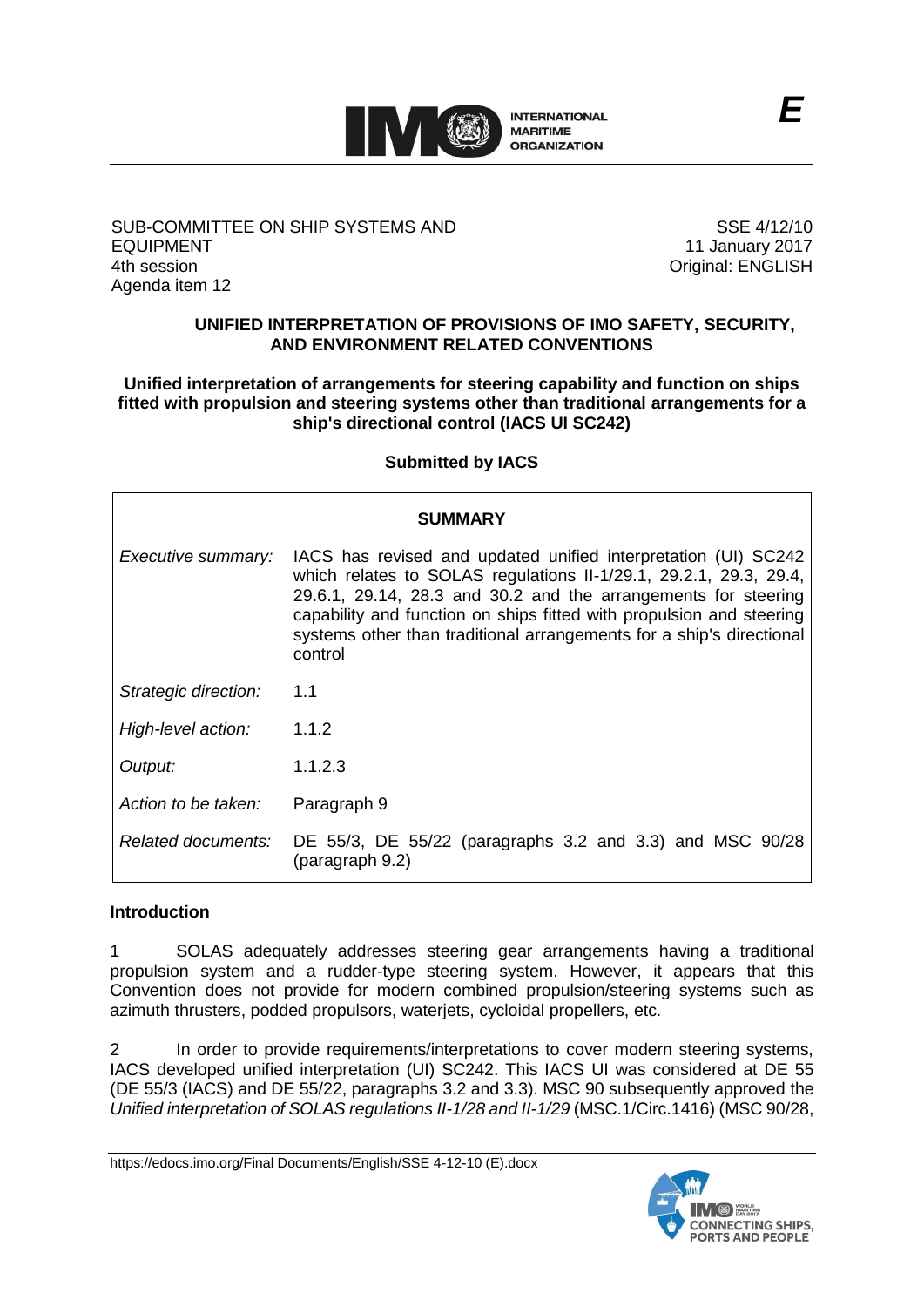paragraph 9.2). Experience in the application of UI SC242 and feedback from the industry has indicated that further clarification was needed, in particular in relation to the interpretations of SOLAS regulations II-1/29.1 and 29.6.1. Consequently, IACS has undertaken work to update UI SC242.

## **Discussion**

3 It was considered important to clarify the various terms used for steering systems and its associated equipment. Hence, a definition for "steering system" was introduced in the "Introduction" section of the UI to complement the definition of "steering gear power unit" in the interpretation of SOLAS regulation II-1/29.6.1.

4 The interpretation of SOLAS regulation II-1/28.2 on "Means of going astern" was not considered necessary and therefore deleted from the original version of UI SC242.

5 The interpretation of SOLAS regulation II-1/29.1 was rephrased as a functional requirement. It is further considered that the requirement in SOLAS regulation II-1/29.1 is satisfied if each of the steering systems is equipped with its own dedicated steering gear and each of the steering systems fulfils the requirements for main steering gear (as given in the interpretation of SOLAS regulation II-1/29.3).

6 The interpretation of SOLAS regulation II-1/29.6.1 was rephrased as a functional requirement. It was further clarified that the capacity requirements apply regardless of whether the steering systems are arranged with common or dedicated power units.

7 A new interpretation of SOLAS regulation II-1/30.2 clarifies that these requirements apply to each steering system in ships fitted with multiple steering systems.

8 Based on the above understandings, IACS has revised UI SC242. The Sub-Committee is invited to note that IACS members intend to implement revision 1 of UI SC242 for propulsion and steering systems other than traditional arrangements for a ship's directional control:

- .1 when an application for certification of non-traditional steering systems is dated on or after 1 July 2017; or
- .2 which are installed in a new ship for which the date of contract for construction is on or after 1 July 2017,

unless they are provided with written instructions to apply a different interpretation by the Administration on whose behalf they are authorized to act as a recognized organization.

## **Action requested of the Sub-Committee**

9 The Sub-Committee is invited to:

- .1 consider the foregoing, in particular the work IACS has undertaken in updating UI SC242 and the implementation provisions explained in paragraph 8 above; and
- .2 consider updating MSC.1/Circ.1416 to reflect the revised IACS unified interpretation, as indicated in the annex to this document,

and to take action as appropriate.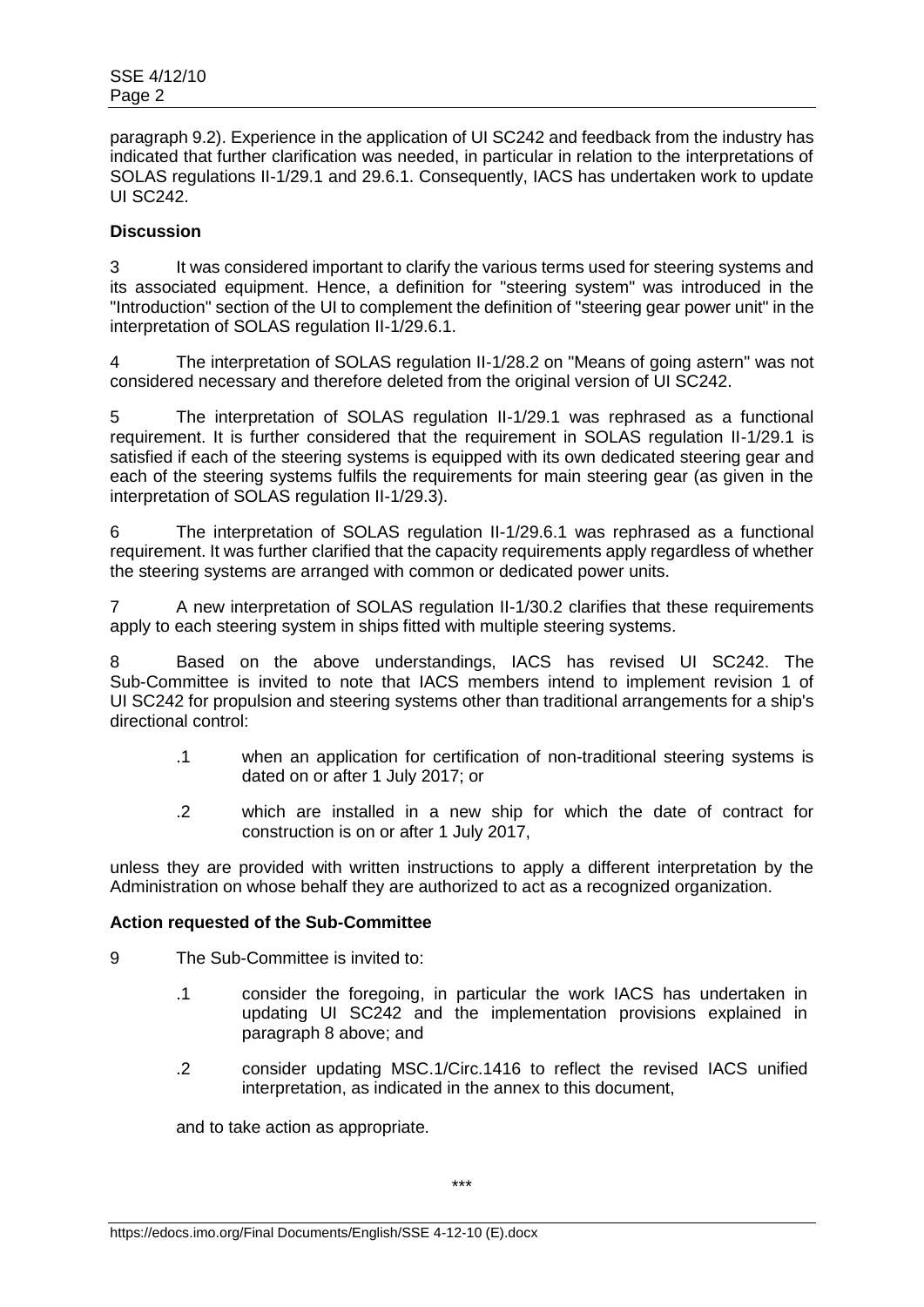## **ANNEX**

### **UPDATES TO THE UNIFIED INTERPRETATION OF SOLAS REGULATIONS II-1/28 AND II-1/29 (MSC.1/CIRC.1416)**

(Proposed changes to the annex of MSC.1/Circ.1416 are shown as additions/deletions)

### "**INTRODUCTION**

The SOLAS requirements for steering gears have been established for ships having a traditional propulsion system and one rudder-type steering system. For ships fitted with alternative propulsion and steering arrangements systems without rudder, such as but not limited to azimuthing propulsors or water jet propulsion systems, SOLAS regulations II-1/28.2, 28.3, 29.1, 29.2.1, 29.3, 29.4, 29.6.1, 29.14 and 30.2 should be interpreted as follows, except 29.14, which is limited to the steering systems having a certain steering capability due to vessel speed the rudder stock diameter also in case propulsion power has failed.

**Definition:** *Steering system* is ship's directional control system, including main steering gear, auxiliary steering gear, steering gear control system and rudder if any.

#### **REGULATION 28 – MEANS OF GOING ASTERN**

#### **Paragraph 2**

28.2 The ability of the machinery to reverse the direction of thrust in sufficient time, and so to bring the ship to rest within a reasonable distance from maximum ahead service speed, shall be demonstrated and recorded.

…

#### **REGULATION 29 – STEERING GEAR**

#### **Paragraph 1**

For a ship fitted with multiplealternative propulsion and steering systems, such as but not limited to azimuthing propulsors or water jet propulsion systems, the main steering arrangement and the auxiliary steering arrangement should be so arranged that the failure of one of them will not render the other one inoperative.the requirement in SOLAS II-1/29.1 is considered satisfied if each of the steering systems is equipped with its own dedicated steering gear.

For a ship fitted with multiple steering systems, the requirement in SOLAS regulation II-1/29.1 is considered satisfied if each of the steering systems is equipped with its own dedicated steering gear provided that:

- .1 each of the steering systems is fulfilling the requirements for main steering gear (as given in interpretation of SOLAS regulation II-1/29.3.); and
- .2 each of the steering systems is provided with an additional possibility of positioning and locking the failed steering system in a neutral position after a failure of its own power unit(s) and actuator(s).

...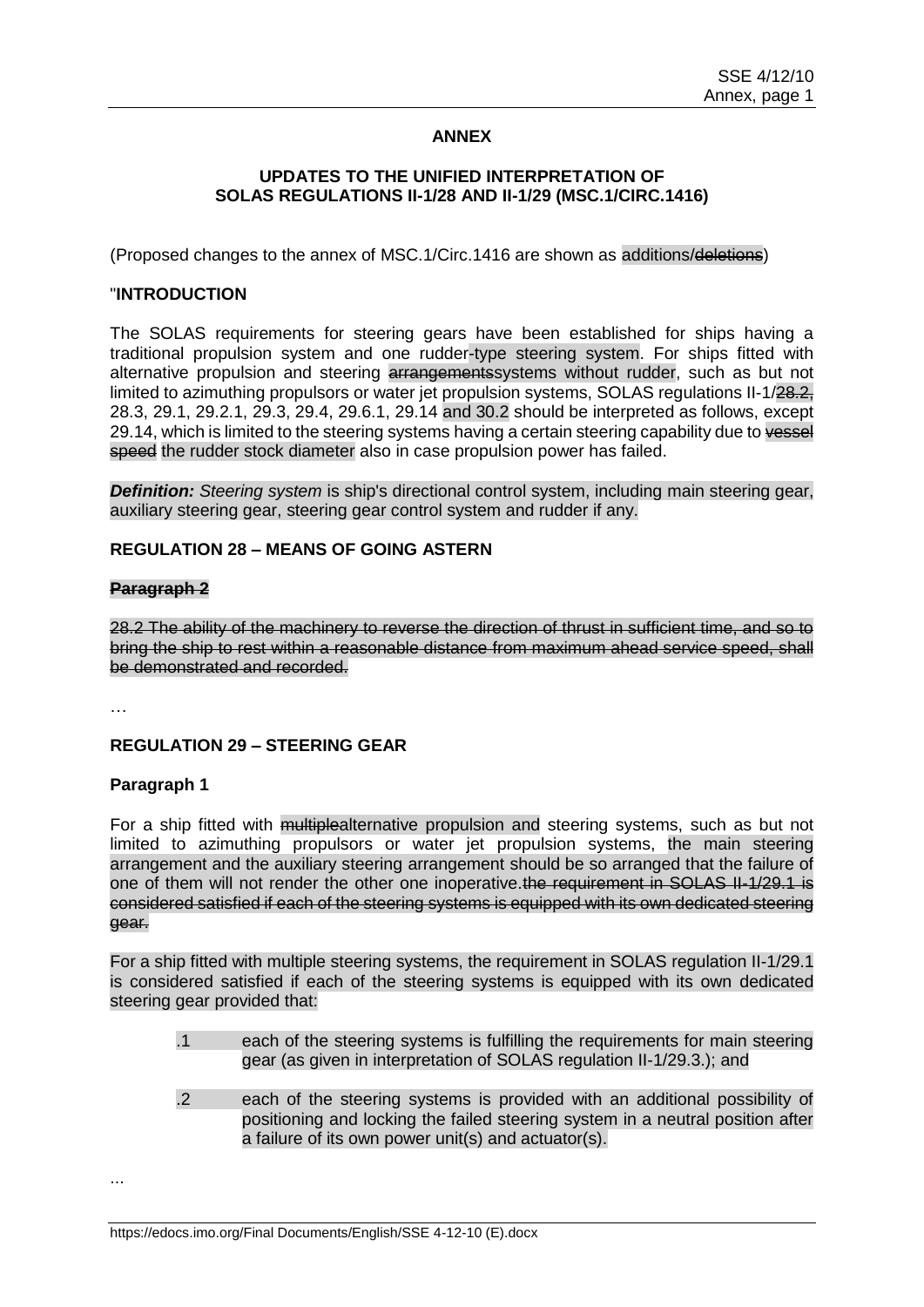## **Paragraph 4**

The auxiliary steering arrangements for ship directional control should be:

- .1 of adequate strength and capable of steering the ship at navigable speed and of being brought speedily into action in an emergency;
- .2 capable of changing direction of the ship's directional control system from one side to the other at declared steering angle limits at an average rotational speed, of not less than 0.5°/s; with the ship running ahead at one half of the maximum ahead service speed or 7 knots, whichever is the greater; and
- .3 for all ships, operated by power where necessary to meet the requirements of regulation II-1/29.4.2 and in any ship having power of more than 2,500 kW propulsion power per thruster unit.

### The definition of "declared steering angle limits", given under the interpretation of paragraph 3 above, applies.

### **Paragraph 6.1**

In a ship fitted with multiple steering systems, such as but not limited to azimuthing propulsors or water jet propulsion systems, an auxiliary steering gear need not be fitted, provided that:

- in a passenger ship, each of the steering systems is fitted with two or more identical power units, capable of satisfying the requirements in regulation II-1/29.3.2 while any one of the power units is out of operation;
- in a cargo ship, each of the steering systems is fitted with one or more identical power units, capable of satisfying the requirements in regulation II-1/29.3.2 while operating with all power units;
- each of the steering systems is arranged so that after a single failure in its piping or in one of the power units, ship steering capability (but not individual steering system operation) can be maintained or speedily regained (e.g. by the possibility of positioning the failed steering system in a neutral position in an emergency, if needed).

The above capacity requirements apply regardless of whether the steering systems are arranged with common or dedicated power units.

*Definition: Steering gear power unit –* For the purposes of alternative steering arrangements, the steering gear power unit should be considered as defined in SOLAS regulation II-1/3. For electric steering gears, refer to SOLAS regulation II-1/3; electric steering motors should be considered as part of power unit and actuator.

…